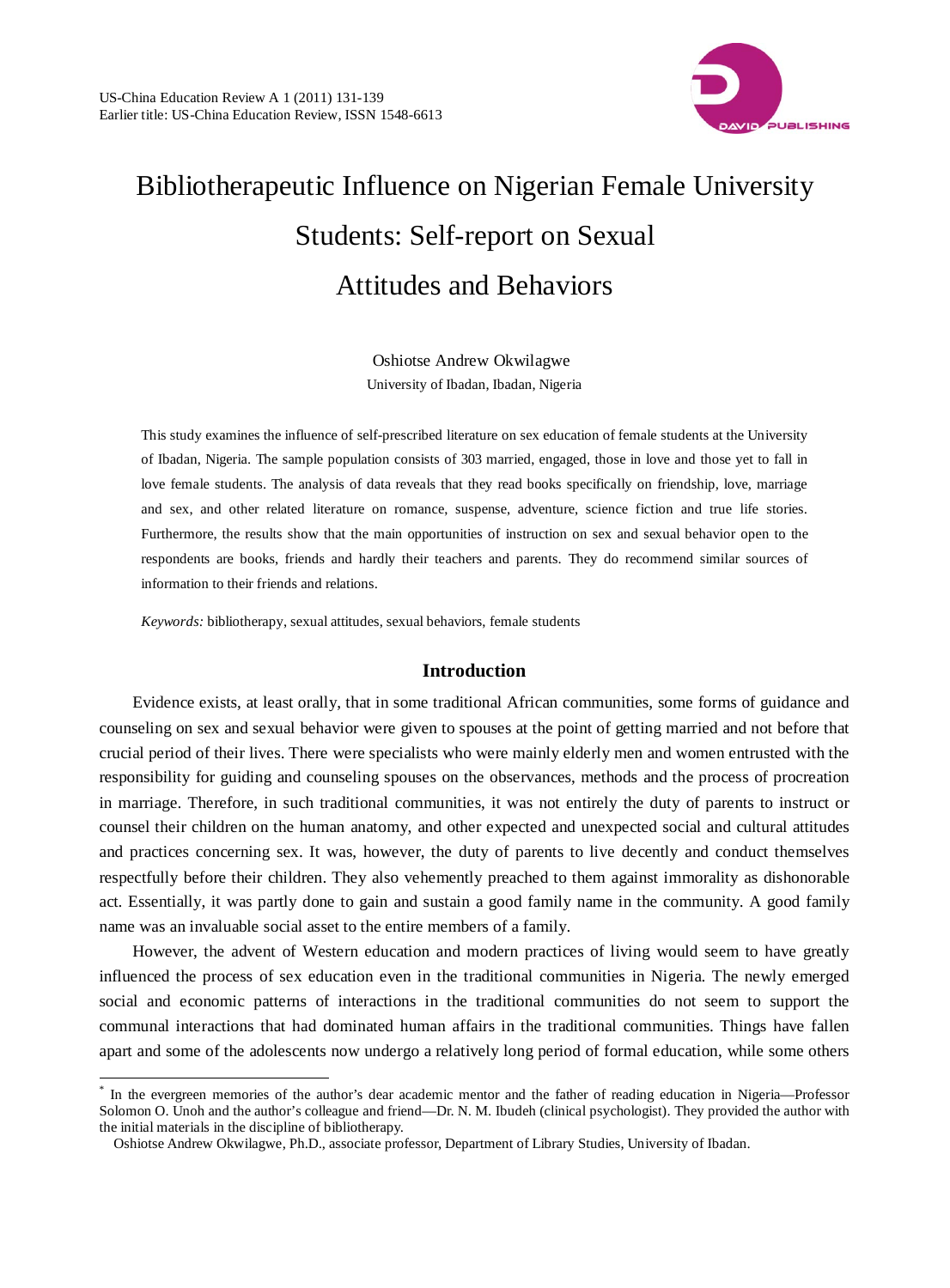are involved in trades that take long period of apprenticeship. These new developments seemed to have resulted in the emergence of a new value system based on the Western social and economic precepts. It seems to have eroded the traditional value system in which the traditional community sex counselors were regarded and consulted and were of tremendous relevance.

Generally, the issue of sex education has received great attention in Nigeria in the form of debates on whether or not to institute sex education in the institutions of learning. The great debates seem to have subsided without a consensus on the status of sex education in Nigerian institutions of learning.

In the seemingly confused situation, in which the traditional institutions have been eroded and in which there has been no functional national policy on sex education, a social reference gap has been avoidably created. In spite of this gap, life has to go on. The adolescents have to grow. The question of where the adolescents turn to for vital information on sex and sexual related issues of love, friendship, marriage and pregnancy lingers on. Perhaps, in this situation, adolescents could turn to other immediate and readily available alternative sources of information, such as books, friends or haphazardly gather information by way of experience in the course of their growth into adulthood. Thus, this study examines whether reading of books exerts any influence on the attitudes and behaviors towards sex and other related issues among female university students in Nigeria.

# **Review of Related Literature**

The important issue of reproductive capacity of the human beings is of great social significance in African communities and was once of central focus of great philosophers and scholars. For instance, as was noted by Akinboye (1984):

The Greek philosophers speculated about certain aspects of puberty which today are called secondary sexual characteristics. Of the 110 characters in Plato's dialogues 12 to 14 are adolescents. Both Aristotle and Plato made references to certain aspects of adolescence, and systematic, developmental patterns were delineated in other early writings... And there is no doubt that many Africans addressed the subject orally as reflected in their traditional practices. For example, circumcision rites, the keeping of youngsters in fertility rooms before marriage and other rituals connected with the menarche in girls indicate the seriousness with which Africans take the issue of puberty. (p. 483)

Different perspectives on human sexuality have been provided by different scholars as shown by Hart (1979) and Collins (1981). Although the perspectives of scholars vary considerably, the undisputable point of convergence, however, is that, though human sexuality has some biological tincture, the human attitudes and behaviors towards sexuality are mediated through social processes in the human ecological system. Therefore, meaningful interpretation of the biological developments taking place in the adolescents which are quite beyond the control or manipulation of the adolescents is capable of producing stress if the adolescents are not given appropriate guidance and counseling. Related to this view, according to Akinboye (1984), the natural developments in the adolescent have definite pressure on him/her and could account for his/her sexual conduct. However, this instinctual life of the individual, if properly mediated by social experience through guidance and counseling, could be channeled into social harmonious expression by the individual concerned.

The point being established here is that a careful analysis of the interaction of biological and social variables as they affect sexual conduct could, to some reasonable extent, provide some insight or explanation to the adolescent's sexual attitude and behavior. Why it may not be quite a difficult problem to explain the biological determinants of sexuality in the Freudian fashion, it would appear hardly possible to account for the social sources of the Nigerian adolescent's sexual attitudes and behaviors in the present situation, in which sex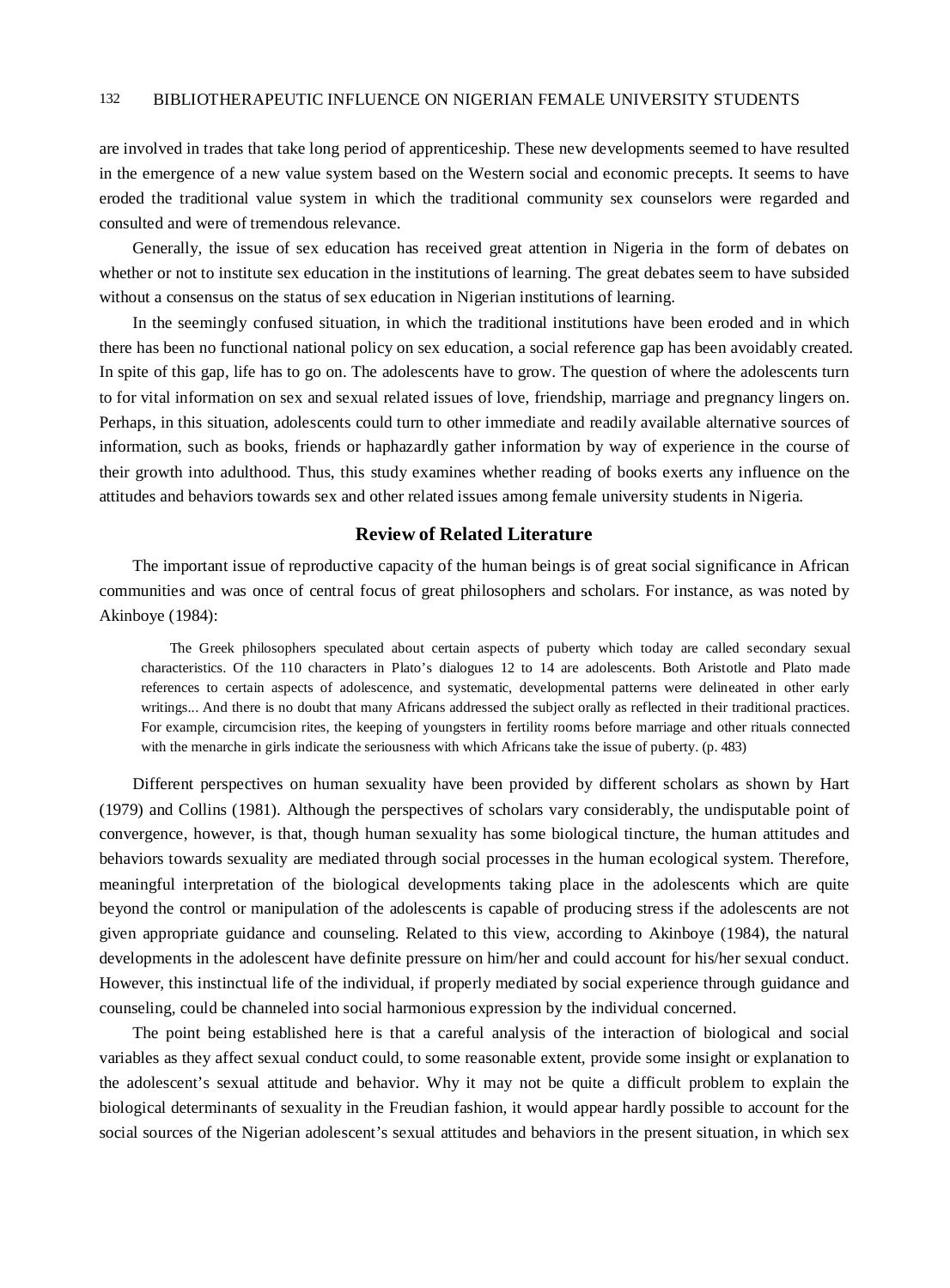education is not taught in schools and where it is doubtful if it is at all taught in homes in Nigeria.

#### **Bibliotherapy and Human Behavior**

In the modern human society, the new entrants are usually socialized into the culture primarily through interpersonal and mass media processes. In this discussion, our focus is on the influence of the book medium of mass communications on value system acquisition and behavior modification.

The literature on bibliotherapy indicates that the educators, librarians, physicians, psychologists, nurses and the occupational therapists are in consensus that the book exerts tremendous effects on the human spirit and impacts heavily on human behavior. In some instances, the extent of such impact is so gripping and the total of that it is immeasurable. Nenashev's (1987) experience explained this point. According to him, there was neither radio nor television in the village where he grew up. Books were his principal sources of cognition, information and intellectual growth. He could not imagine how the importance of books in a man's life can be exaggerated. Another example that indicates the great impact of books in people's lives was reported by Tonga (1997) as follows:

There was this lady. Everybody thought that she would not have a happy marital life because she did not socialize when she was a spinster. When eventually she got married, she was an example to the ladies in her area. When she was asked how she was able to adjust and cope, she informed her admirers that she picked her experiences from the literature texts she had read when she was a virgin and spinster. (p. 46)

The practice of using books to enrich, modify or change human behavior is known as bibliotherapy. Schrank and Engels (1981) threw light on the origin and use of bibliotherapy as follows:

The ancient Thebans cherish books for their value in adding quality to life through communication, education, contemplation and therapy. Writers usually trace the practice of bibliotherapy to that era and society. Books hays been used ever since as primary sources of entertainment, instruction and healing. (p. 143)

Bibliotherapy has been variously defined by many scholars such as Tews (1962), Schrank and Engels (1981), Unoh (1981), Alekseychick (1989), Hynes (1990), Randolph (1993), Aiex (1993), Gladding (1994) and Myracle (1995). For our immediate need here, we will use only the following two definitions:

(1) Bibliotherapy means guided reading that helps individuals gain understanding of the self and environment, learn from others and find solutions to problems. It consists of three fundamental processes between readers and literature: identification, catharsis and insight. Identification begins with an affiliation between a reader and a character (or situation) in a story. This identification may expand one's view of self or reduce one's sense of being different from others. Catharsis takes place when readers share and vicariously experience motivations and conflicts presented in literature. Readers often realize their identifications and thus gain insight into motives of their own behaviors. Insight occurs when readers see themselves in the behaviors described in the reading materials (Schrank & Engels, 1981);

(2) Bibliotherapy can be defined as the use of books to help people solve problems. Bibliotherapy is a family of techniques for structuring interaction between a facilitator and a participant based on mutual sharing of literature (Aiex, 1993).

Bibliotherapeutic intervention may be undertaken for many reasons among which, according to Aiex (1993), are to:

(1) Develop an individual's self-concept;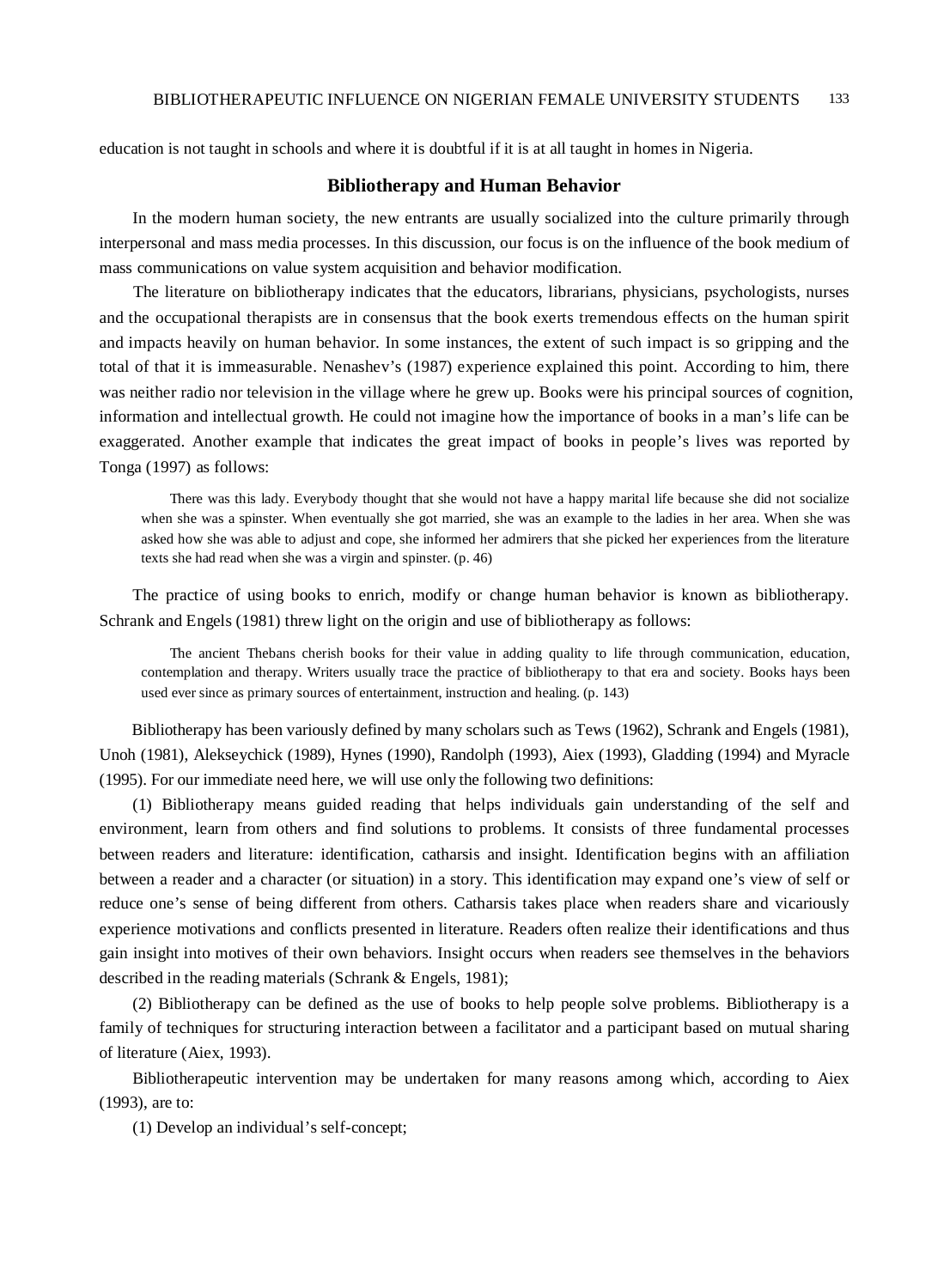### 134 BIBLIOTHERAPEUTIC INFLUENCE ON NIGERIAN FEMALE UNIVERSITY STUDENTS

(2) Increase an individual's understanding of human behavior or motivations;

- (3) Foster an individual's honest self-appraisal;
- (4) Provide a way for a person to find interests outside of self;
- (5) Relieve emotional or mental pressure;
- (6) Show an individual that he or she is not the first or only person to encounter such a problem;
- (7) Show the individual that there is more than one solution to a problem;
- (8) Help a person discuss a problem more freely;
- (9) Help an individual plan a constructive course of action to solve a problem.

Schrank and Engles (1981) indicated that:

There is considerable evidence to suggest that bibliotherapy may be an effective practice in effort to modify attitudes. Moreover, this evidence is broadly-based, concerning people and topics throughout the life span and human condition. (p. 143)

Research indicates that bibliotherapy has been used by participants with the aim of improving their level of academic achievement, assertiveness, attitude change, helper effectiveness, marital and couple accord, self-concept, self-development and therapeutic gains (Schrank & Englcs, 1981).

The practice of bibliotherapy should be handled with measured care, however, in much the same way in which a professional can carry out a bibliotherapy exercise, an individual can also make a judicious choice of books to effect definite self-determined bibliotherapeutic objectives. This view that an individual can embark on self-book therapy accords with that of Moore and Breland (1962) that:

Just as in the general field of physical medicine, the use of treatments ranges from the self-administered aspirin to the physician-prescribed drug, so also in the field of psychological medicine, books or treatment agents range from self-selected readings of novels and magazines to the carefully, professionally selected books and articles. (p. 227)

### **Procedures and Methods**

The population for this study is made up of undergraduate female students at the University of Ibadan, Nigeria. A total number of 500 copies of a validated and pretested questionnaire were administered to the respondents at the three female halls in the university. Of the total number of the copies of the questionnaire returned, 303 copies were found to be usable for this research. The respondents consisted of 45 (14.9%) married; 62 (20.5%) engaged to getting married; 88 (29.0%) who were in love; 46 (15.2%) who are yet to fall in love; and 62 (20.4%) who did not belong to any of the above categories.

A purposive method of sampling was used to ensure that only those who indicated prior interest to participate in the research, by accepting to fill the questionnaire, were used as respondents. It was necessary to adopt the purposive sampling method, because it was discovered during the pilot research that some female students would not accept to fill the questionnaire because according to them, it is asking too intimate questions that need divulging personal and private information.

# **Data Analysis**

The data collected from the respondents were subjected to a simple descriptive statistical analysis of frequency counts and percentages to show the responses to questions and describe the characteristics of respondents collectively.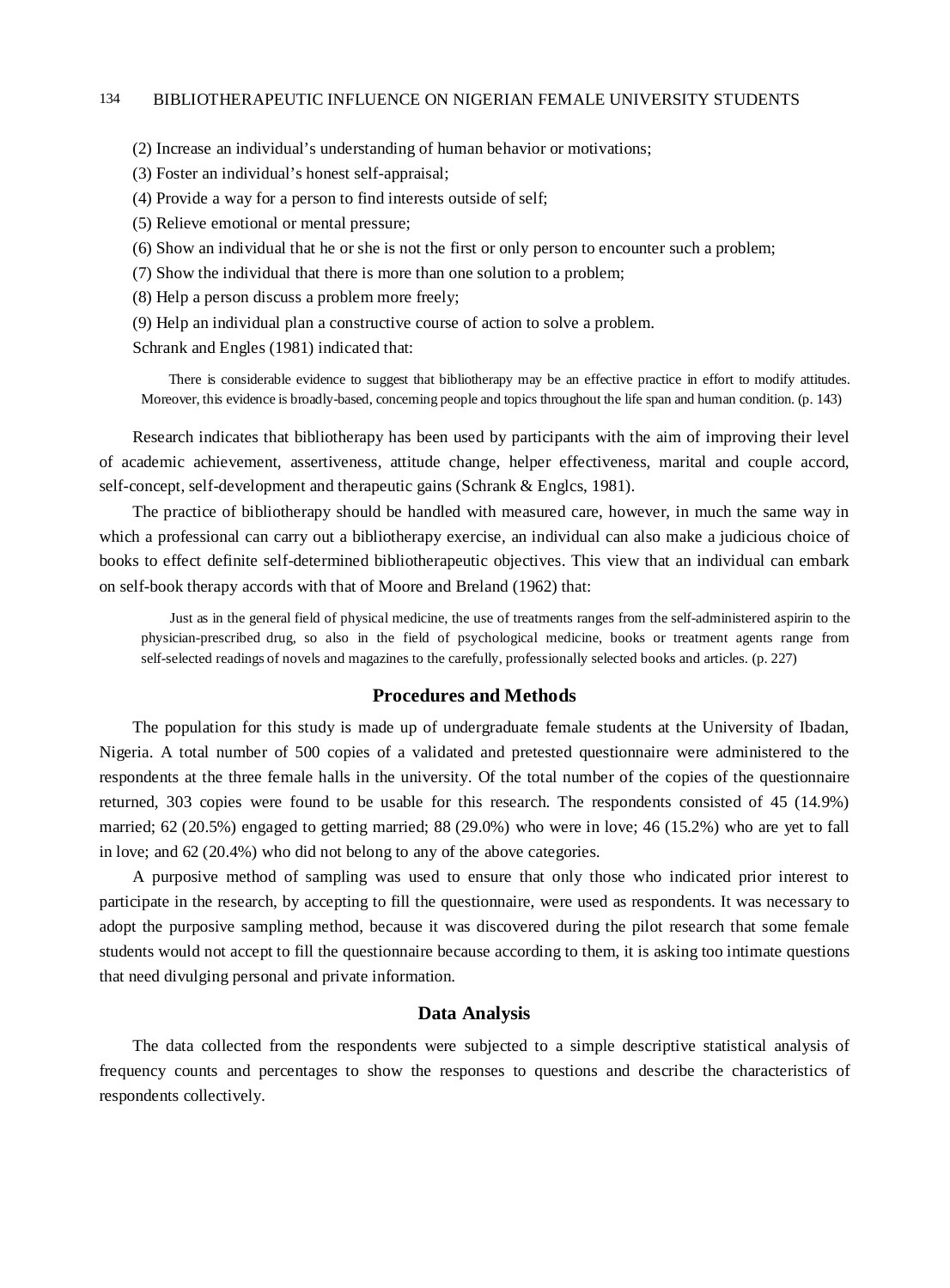#### **Results**

#### **Importance of Books, Types and the Topics Read**

Table 1 is a composite of three items. Firstly, the majority of respondents indicated that the knowledge they acquired from books was of importance to their attitudes and behaviors towards sex and related issues (friendship, love, marriage, sexual inter-course and pregnancy). Secondly, respondents indicated that they read different types of sex related books, such as romance stories, suspense stories, true life stories, adventure stories and science fictions. The major concentration of interest fell on true life stories, 121 (39.9%). Thirdly, the respondents were interested in reading books on friendship, love, marriage, pregnancy control and sexual intercourse. The major concentration of interest falls on topics on friendship and love, 172 (56.8%).

Table 1

| Item of response                     |                      | Importance of books, types and topics read |                        |               |             |       |  |
|--------------------------------------|----------------------|--------------------------------------------|------------------------|---------------|-------------|-------|--|
| The importance of books to your      | Very important       | Important                                  | Less important         | Not important | No response | Total |  |
| knowledge, attitudes and behaviors   | 110                  | 126                                        | 42                     | 20            | 5           | 303   |  |
| towards sex and other related issues | 36.3%                | 41.6%                                      | 13.9%                  | 6.6%          | 1.7%        | 100%  |  |
|                                      | Romance              | Suspense                                   | True life stories      | Adventure     | Science     | Total |  |
| Types of books read                  | 84                   | 34                                         | 121                    | 43            | 21          | 303   |  |
|                                      | 27.7%                | 11.2%                                      | 39.9%                  | 14.1%         | 6.9%        | 100\% |  |
|                                      | Pregnancy<br>control | Sexual<br>intercourse                      | Friendship<br>and love | Marriage      | No response | Total |  |
| Topics of interest read              | 34                   | 26                                         | 172                    | 71            |             | 303   |  |
|                                      | 11.2%                | 8.6%                                       | 56.8%                  | 23.4%         |             | 100%  |  |

#### *Importance of Books, Types and Topics Read*

The data in Table 1 establish the fact that the respondents were of the opinion that reading books on sex and other related issues is of importance to their knowledge, attitudes and behaviors towards sex and other related issues; they read romance suspense, true life stories, adventure and science stories; and they were interested in reading themes or topics on friendship, love, marriage, pregnancy control and sexual intercourse.

# **Information Sources and Their Comparative Relevance on Sex and Other Related Issues (Friendship, Love and Marriage)**

The results of data analysis in Table 2 show that books and friends were the major sources of information: 185 (61.1%) followed by parents and teachers and 62 (20.5%) available to the respondents. Respondents were of the view that information from books and other sources are both relevant to their information needs on sex and other sex-related issues. The respondents indicated that the relevance of information from books did not surpass the information from other sources in value and vice-versa.

#### **Perception of the Influence of Books**

The results of data analysis in Table 3 indicate that a large number of the respondents agreed/strongly agreed, 120 (39.6%) and 29 (9.6%) respectively, that in reading of books they gained knowledge on how to get involve in sex and other related issues. While 79 (26.1%) and 66 (21.8%) strongly disagreed/disagreed respectively that they have been influenced by the books they read. However, as it is further shown in Table 3, a large proportion of the respondents has been positively influenced 105 (34.7%) and a relatively large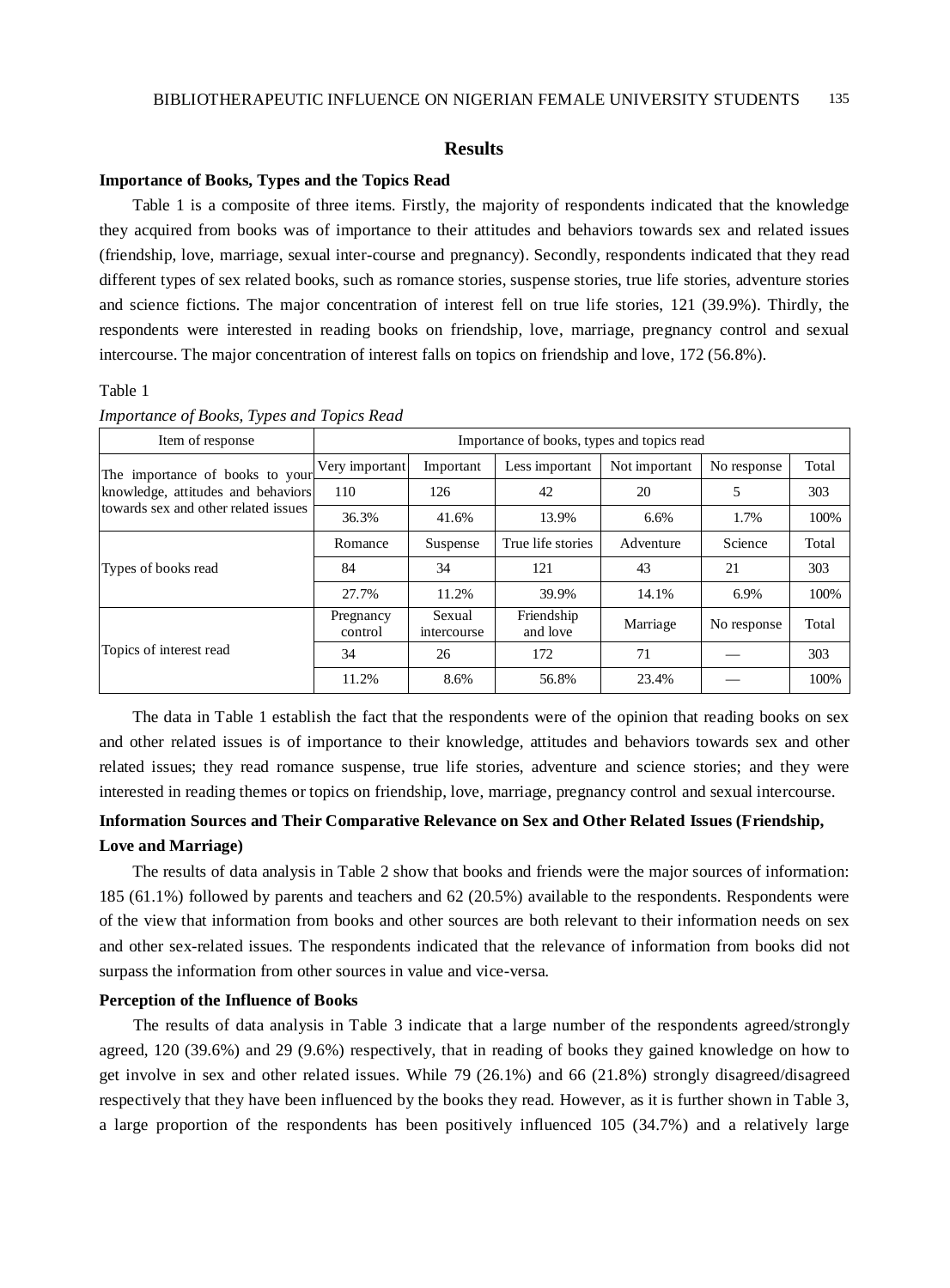proportion has both been positively and negatively influence 99 (33.7%), while 82 (27.1%) has had no form of influence from the reading of books. The result of data analysis in Table 3 indicates that the respondents were divided on the two items of how knowledge gained from books influenced involvement in sex and other sex related issues and on the nature of the influence. It is however, obvious from Table 3 that books could exert positive and negative influences on the readers.

#### Table 2

| Item of response                                                                                                |                | Information sources and their comparative relevance    |          |                   |             |       |  |
|-----------------------------------------------------------------------------------------------------------------|----------------|--------------------------------------------------------|----------|-------------------|-------------|-------|--|
| Information sources on Parents & teachers<br>attitudes and behaviors<br>62<br>towards sex and related<br>issues |                | Books & parents   Friends & teacher<br>Books & friends |          | Other sources     | Total       |       |  |
|                                                                                                                 |                | 15                                                     | 30       | 185               |             | 303   |  |
|                                                                                                                 | 20.5%          | 14.9%                                                  | 9.9%     | 61.1%             | 3.6%        | 100%  |  |
| Information from books                                                                                          | Strongly agree | Agreed                                                 | Disagree | Strongly disagree | No response | Total |  |
| is more relevant than                                                                                           | 23             | 110                                                    | 110      | 39                | 21          | 303   |  |
| other sources                                                                                                   | 7.6%           | 36.3%                                                  | 36.3%    | 12.9%             | 6.9%        | 100%  |  |

*Information Sources and Their Comparative Relevance*

#### Table 3

*Perception of the Influence of Books by Respondents*

| Item of response                                  | Perception of influence of hooks |          |                        |                   |             |       |
|---------------------------------------------------|----------------------------------|----------|------------------------|-------------------|-------------|-------|
| Knowledge<br>gained of                            | Strongly agree                   | Agreed   | Strongly disagree      | Disagree          | No response | Total |
| how to be involved in<br>and other related<br>sex | 29                               | 120      | 79                     | 66                | 9           | 303   |
| issues                                            | 9.6%                             | 39.6%    | 26.1%                  | 21.8%             | 3.0%        | 100%  |
|                                                   | Positive                         | Negative | Negative $\&$ positive | None of the above | No response | Total |
| Nature of the influence<br>of books               | 105                              | 11       | 99                     | 82                | 6           | 303   |
|                                                   | 34.7%                            | 3.6%     | 32.7%                  | 27.1%             | 2.0%        | 100%  |

#### **Social Mobility Skills Gained From Books**

Respondents were asked to indicate whether or not they have gained some skills that enabled them to relate well with members of the opposite sex through reading books. Data in Table 4 show that a very large proportion of the respondents 49 (16.2%) and 122 (40.3%) respectively, indicate that they gained some social mobility skills and that they relate well with members of the opposite sex, 204 (67.3%).

#### **Utilization of Knowledge Gained by Reading Books on Sex and Other Related Issues**

Respondents were asked to indicate the use to which they have put the knowledge gained by reading books on sex and other related issues (see Table 5). The data analysis indicates that 203 (67.0%) of the respondents have been able to avoid unwanted pregnancies. Out of the respondents, 132 (43.6%) indicate that they have frequently been able to avoid unwanted pregnancies, while 51 (16.8%) were not able to.

On the question of the likelihood of misapplication of the knowledge gained, an overwhelming majority of the respondents, 138 (45.5%) and 95 (31.4%) disagreed/ strongly disagreed respectively that they would misuse such knowledge. It is right to suggest based on the results of data analysis in Table 5 that the respondents have had some bibliotherapeutic gains.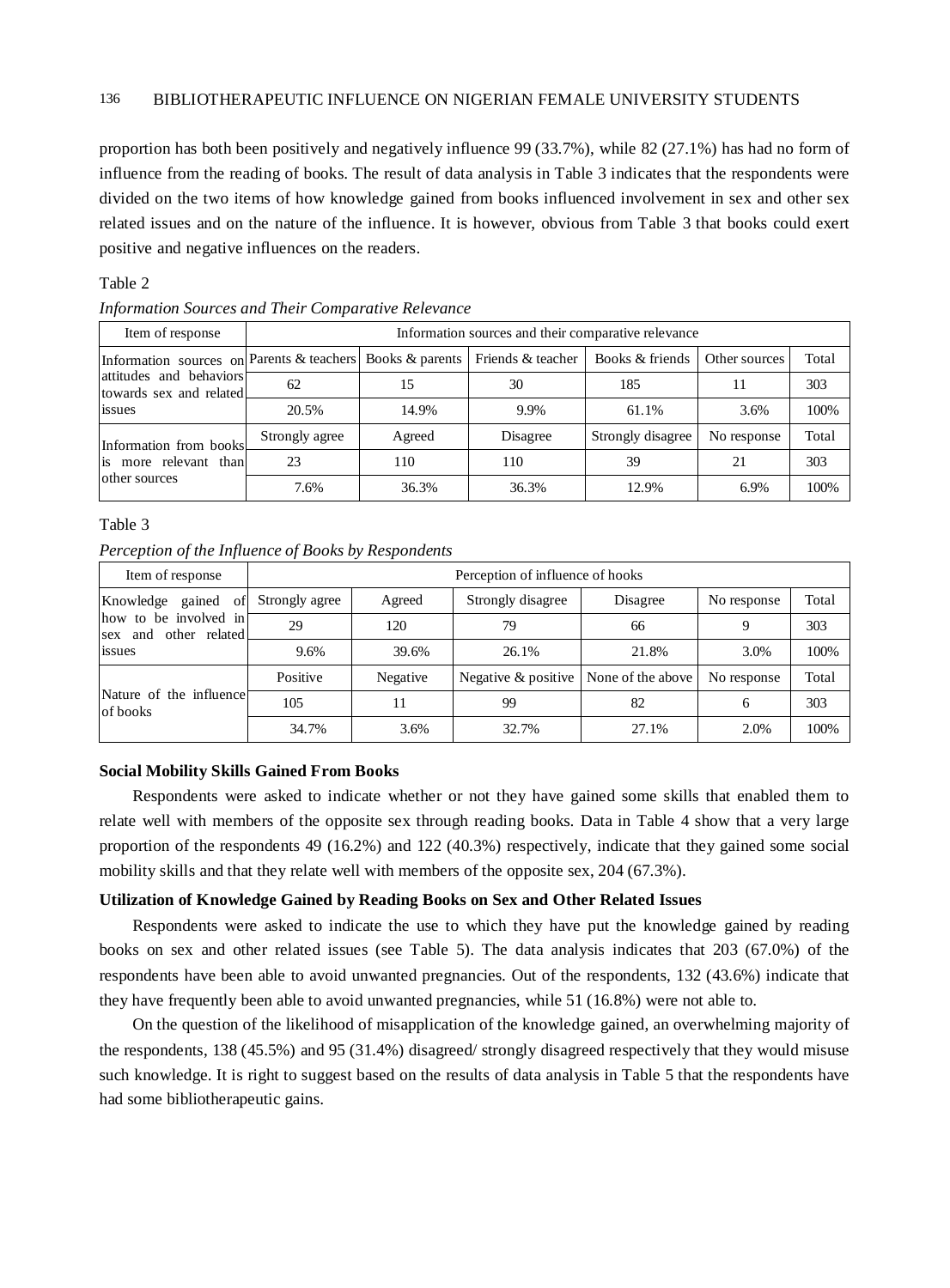# Table 4

| Benefits by Reading Books on Sex and Related Issues |  |  |  |
|-----------------------------------------------------|--|--|--|
|                                                     |  |  |  |

| Item of response                                                     | Benefits by reading books |                      |              |                   |             |       |  |
|----------------------------------------------------------------------|---------------------------|----------------------|--------------|-------------------|-------------|-------|--|
|                                                                      | Yes                       | N <sub>0</sub><br>59 |              | No response       | Total       |       |  |
| Benefited from books                                                 | 214                       |                      |              | 30                | 303         |       |  |
|                                                                      | 70.6%                     | 19.5%                |              | 9.9%              |             | 100%  |  |
| Development of social<br>mobility skills through<br>reading of books | Very large extent         | Large extent         | Small extent | Very small extent | No response | Total |  |
|                                                                      | 49                        | 122                  | 52           | 14                | 66          | 303   |  |
|                                                                      | 16.2%                     | 40.3%                | 17.2%        | 4.6%              | 21.8%       | 100%  |  |
| with<br>Relating<br>well                                             | Yes                       | N <sub>0</sub>       |              | No response       |             | Total |  |
| members of the opposite                                              | 204                       | 58                   |              | 41                |             | 303   |  |
| sex                                                                  | 67.3%                     |                      | 19.1%        | 13.5%             |             | 100%  |  |

# Table 5

*Utilization of Knowledge Gained From Books on Sex and Related Issues*

| Item of response                                  | Utilization of knowledge gained by |                |             |                   |             |       |
|---------------------------------------------------|------------------------------------|----------------|-------------|-------------------|-------------|-------|
|                                                   | Yes                                | No             | No response |                   |             | Total |
| Avoidance of unwanted<br>pregnancy                | 203                                | 31             | 69          |                   |             | 303   |
|                                                   | 67.0%                              | 10.3%          | 22.8%       |                   |             | 100%  |
|                                                   | Frequently                         | Not frequently | No response |                   |             | Total |
| Frequency of avoidance<br>of unwanted pregnancy   | 132                                | 51             | 120         |                   |             | 303   |
|                                                   | 43.6%                              | 16.8%          | 39.6%       |                   |             | 100%  |
| Likelihood<br>of                                  | Strongly agree                     | Agree          | Disagree    | Strongly disagree | No response | Total |
| misapplication<br>οt<br>knowledge<br>gained<br>by | 12                                 | 39             | 138         | 95                | 19          | 303   |
| reading books on sex                              | 4.0%                               | 12.9%          | 45.5%       | 31.4%             | 6.3%        | 100%  |

# **Patterns of Book Recommendation by Respondents**

When asked to recommend to relations and friends the sex-related literature they had benefited from reading, 136 (44.8%) recommended romance and true life stories. Another 121 (39.9%) recommended books on friendship, love, marriage and sex, while other types of books received their share of recommendation (see Table 6).

#### Table 6

*Patterns of Book Recommendation by Respondents*

| Types of books                                 | Patterns of recommend books |                   |  |  |  |
|------------------------------------------------|-----------------------------|-------------------|--|--|--|
| (A) Books on friendship love marriage $\&$ sex | A & B                       | $(40.0\%)$<br>121 |  |  |  |
| (B) Romance stories                            | B & F                       | $(44.8\%)$<br>136 |  |  |  |
| (C) Suspense stories                           | C & D                       | $(7.3\%)$<br>22   |  |  |  |
| (D) Adventure stories                          | D & E                       | $(7.9\%)$<br>24   |  |  |  |
| (E) Science fictions                           | E & D                       | (See $D & E$ )    |  |  |  |
| (F) True life stories                          | F & B                       | (See B $\&$ F)    |  |  |  |
| Total No. of respondents                       |                             | 303 (100%)        |  |  |  |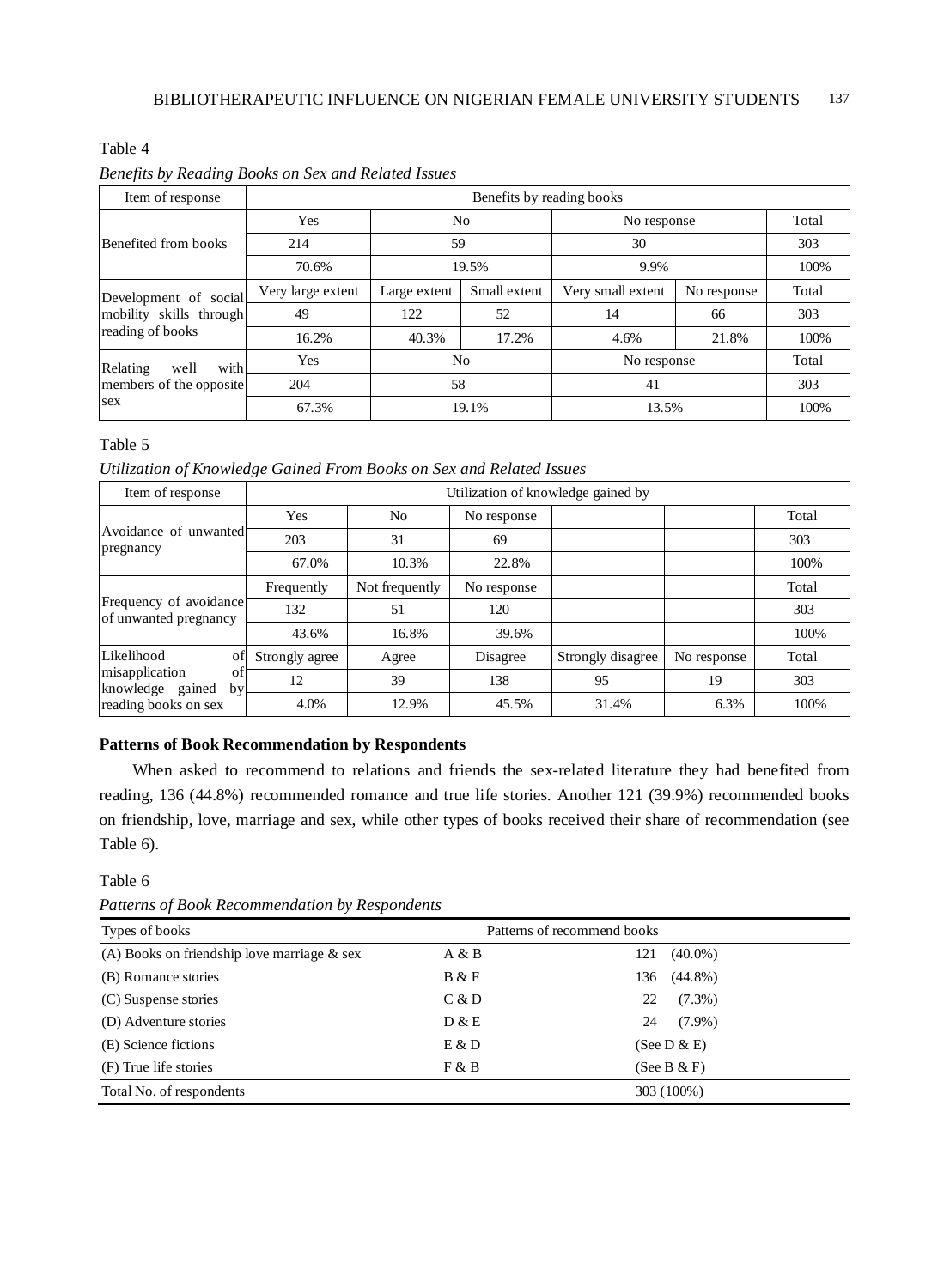#### **Discussion**

It is evident from the study that the reading of books exerts therapeutic influence on the female university students. The study indicates the importance of the influence of books on the knowledge, attitudes and behaviors towards sex and other related issues like friendship, love, marriage and pregnancy of the university students. Furthermore, the study reveals that female university students read real life, romance, adventure stories and science fictions on sex and other related issues concerning their gender and relating to the opposite sex.

The major sources of information on sex education for female university students are books and their friends. However, data analysis indicates that the information from books and friends was not in any way more relevant to female university students than the information from other sources.

Through exposure to bibliotherapeutic literature, they gained some perspectives and social mobility skills which enabled them to deal competently with the members of the opposite sex. It is also evident from the results of the study that the reading of literature on sex and other related issues also exerts negative influences on the readers. The implication of this is that the reading of literature can also exert some psychological abnormalities on the readers. Therefore, care must be taken in the selection of literature for behavior modification by female university students. Jake's (2005) seven points are relevant here and are worth thinking about when selecting literary resources, how well does the book help with: (1) fostering personal insight; (2) triggering emotional catharsis; (3) assisting with solving problems; (4) altering the ways in which clients act; (5) promoting satisfying relationships with peers; (6) providing information about shared problems; and (7) providing a good quality recreation experience.

#### **Conclusions**

Bibliotherapy can bring about attitude and behavior changes. While some books can morally and spiritually elevate, some other books can be morally and spiritually destructive. Therefore, bibliotherapy as a programme of selected activity involving reading materials, should be planned, conducted and controlled under the guidance of a professional or carried out by a mature person and/or a well self-directed individual, for the treatment of emotional and other problems.

Since the female university students mainly carried out self-administered bibliotherapy, it is pertinent that a judicious choice of literature is made in order to ensure that beneficial and non-counterproductive results are obtained from such bibliotherapy programmes.

### **Recommendations**

The findings of this study point to the absolute need for a national policy on sex education in Nigerian educational institutions. Parents should be concerned to discuss sex and other issues with their children, at least to provide the initial information on the challenges of growing up and becoming young adults in a turbulent social-economic, political and cultural environment that is faced with serious problems of national value system and strong western institutions and precepts.

#### **References**

Aiex, N. K. (1993). *Bibliolherapy.* Washington: Eric Digest Bloomington Office of Educational Research and Improvement. Akinboye, J. (1984). Secondary sexual characteristics and normal puberty in Nigerian and Zimbabwean adolescents. *Adolescence, 1*(74).